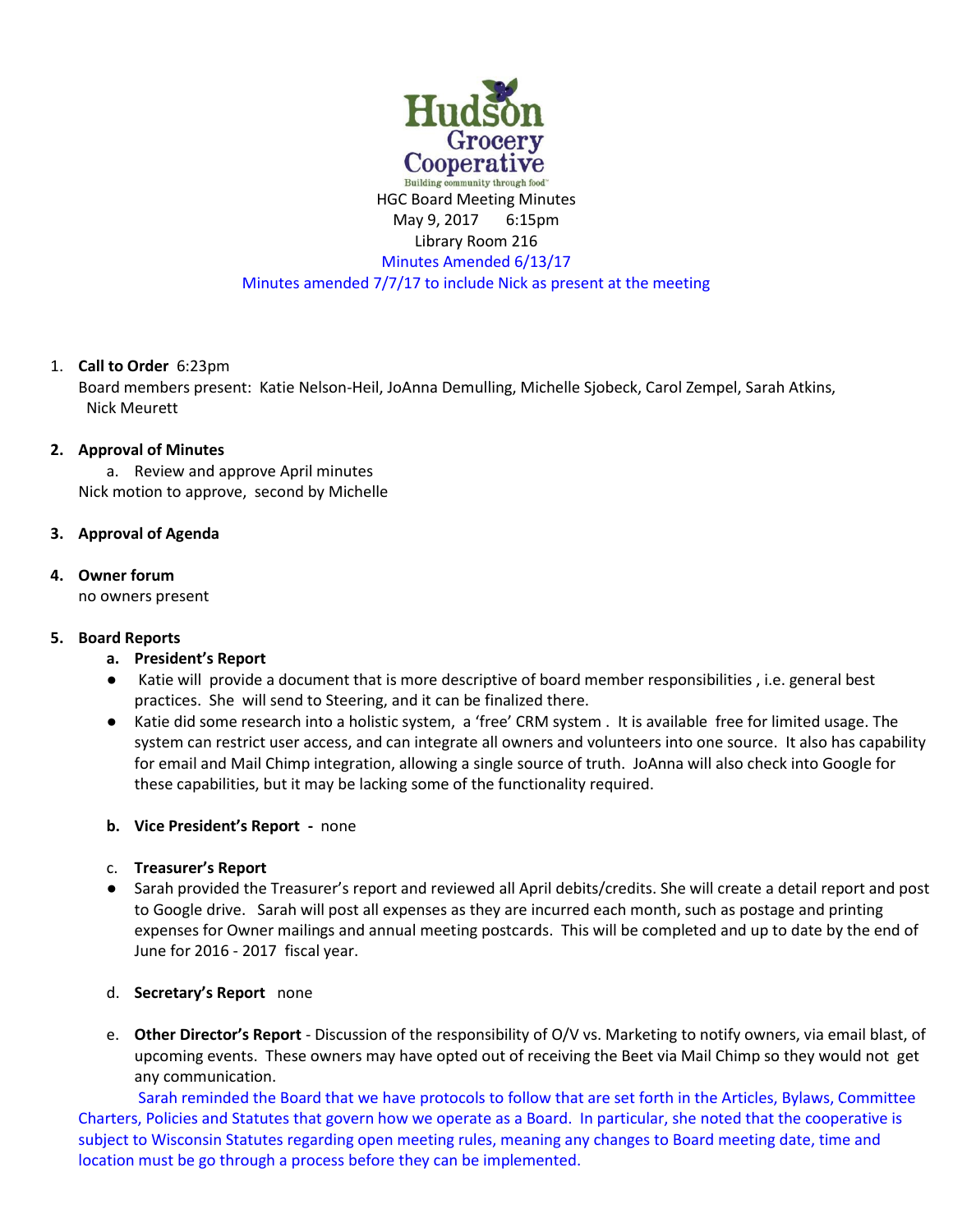## **6. Old Business**

- a. **Meeting with Mead Stone with River Market (Katie/Carol/JoAnna)**  informal Q&A with Mead, the GM. Mead provided Katie with some helpful references & resource information for future use, especially as we move toward fund-raising and the capital campaign.
- b. **Board member email addresses (Sarah)** mapping is now done
- c. **Membership agreement (Katie**) still pending
- d. **Critical roles/responsibilities transition plan (Katie)** this will go to Steering Committee
- e. **O/V database plan** hold for future discussion
- f. **Review project plan (Carol)** Handed out a hard copy for everyone to review. Defer discussion to the June meeting due to other priority agenda items.

#### **7. Committee Reports**

- a. **Ownership & Volunteers**
	- i. O/V Committee Update
	- ii. **Budget Request**  Sarah will submit budget amount projected for sending new owner packets

#### **iii. Approve New Owners**

Approval of new owners listed below: Nick motion to approve, Michelle second

- 461 Heather and Macorde Jacobs
- 462 Judy Schottler
- 463 Jennifer Donahue & Bob Gerhard
- 464 Lynette and Kurt Beinlich
- 465 Cristy and Steve Schrank
- 466 Charlotte and Michael Hipsher
- 467 Jane Richards
- 468 Geri and Rich Cooke
- 469 Mary and Jarod Morgan
- 470 Joseph A. Kinney
- 471 Nancy and Chris Wendell
- 472 Donna Schulz
- 473 Daniel Gorka
- 474 Melissa Pelland
- 475 Karrie and Paul Weaver
- 476 Karen and Michael Mankowski
- 477 Andrea and Peter Favilla
- b. Marketing & Communications
	- **i. Marketing Committee Updates**
		- Carol to attend Marketing presentation sponsored by the Chamber on 6/13
	- ii. **FB Campaign Metrics** At start of the Spring to 500 ownership drive, FB page had 1461 likes, and now it's at 1514 total. Good progress on FB activity!
	- iii. Upcoming Events
		- Ultimissimo Mutt Wash on June 25. HGC will have a table. O/V to solicit volunteers.
		- participate in the Booster Days parade on July 1
		- Will not attend the Community Fair sponsored by YellowStone Trail Days. There's only 2 vendors signed up, and main focus at Lakefront Park is a car show.
	- iv. **Budget Request** \$100 for Booster Day parade, \$13 for Marketing presentation. Request approved.
- c. Steering
	- i. **Steering Updates** next steering committee meeting is 5/16
	- **ii. Budget request** none at this time